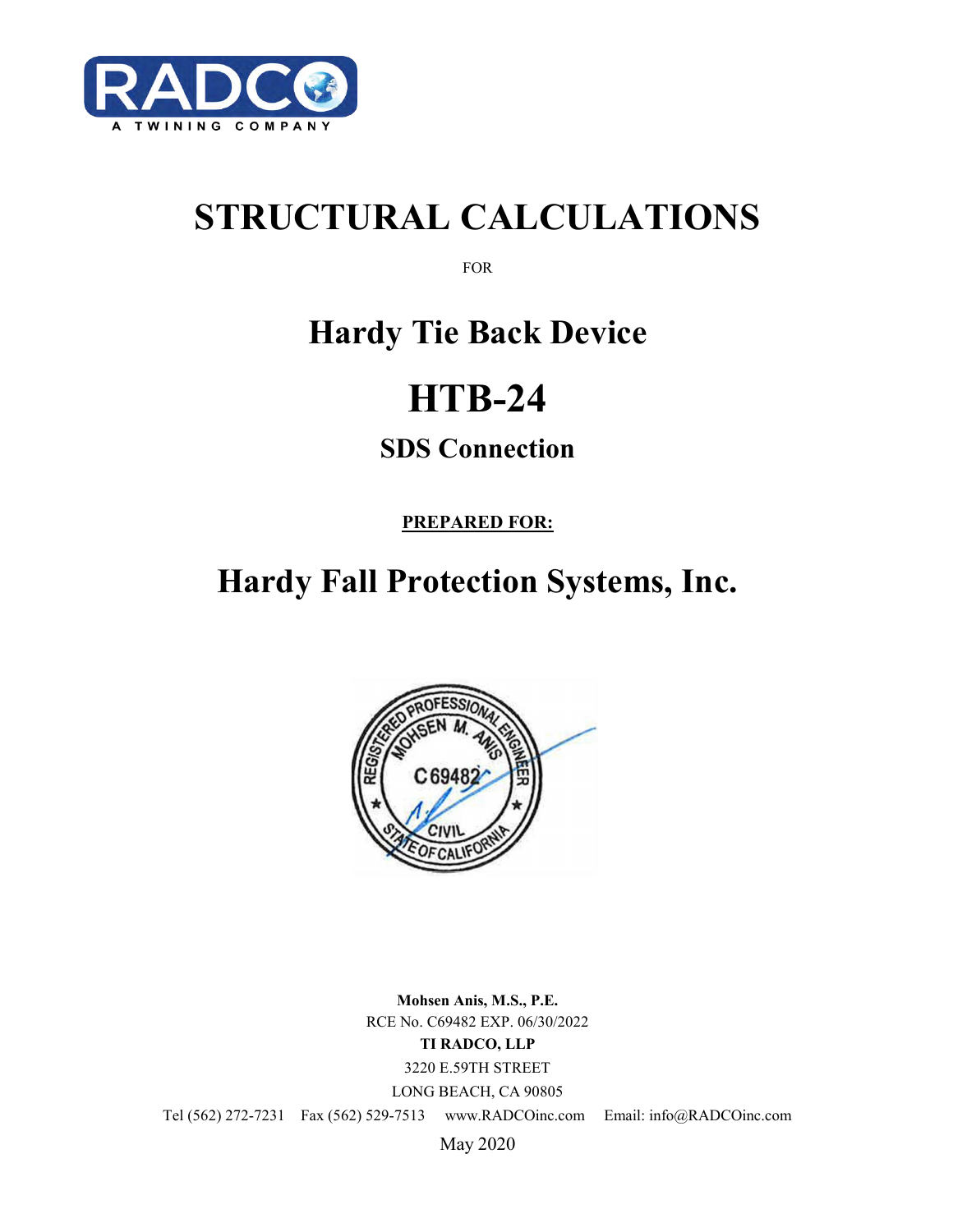### **STRUCTURAL CALCULATIONS INDEX**

#### **ITEM No. DESCRIPTION PAGE No.**

|                | <b>COVER SHEET</b>                      |    |
|----------------|-----------------------------------------|----|
|                | <b>INDEX</b>                            |    |
|                | CODES AND MATERIAL SPECIFICATIONS       |    |
| $\overline{4}$ | <b>HTB LOADING</b>                      |    |
|                | CHECK OF EYELET PLATE AS TENSION MEMBER |    |
| 6              | CHECK OF HTB STEEL POST STRENGTH        |    |
|                | CHECK OF FILLET WELD AT POST BASE       |    |
| 8              | <b>HTB ATTACHMENT</b>                   | 10 |
| 9              | <b>CHECK OF FASTENERS FOR UPLIFT</b>    |    |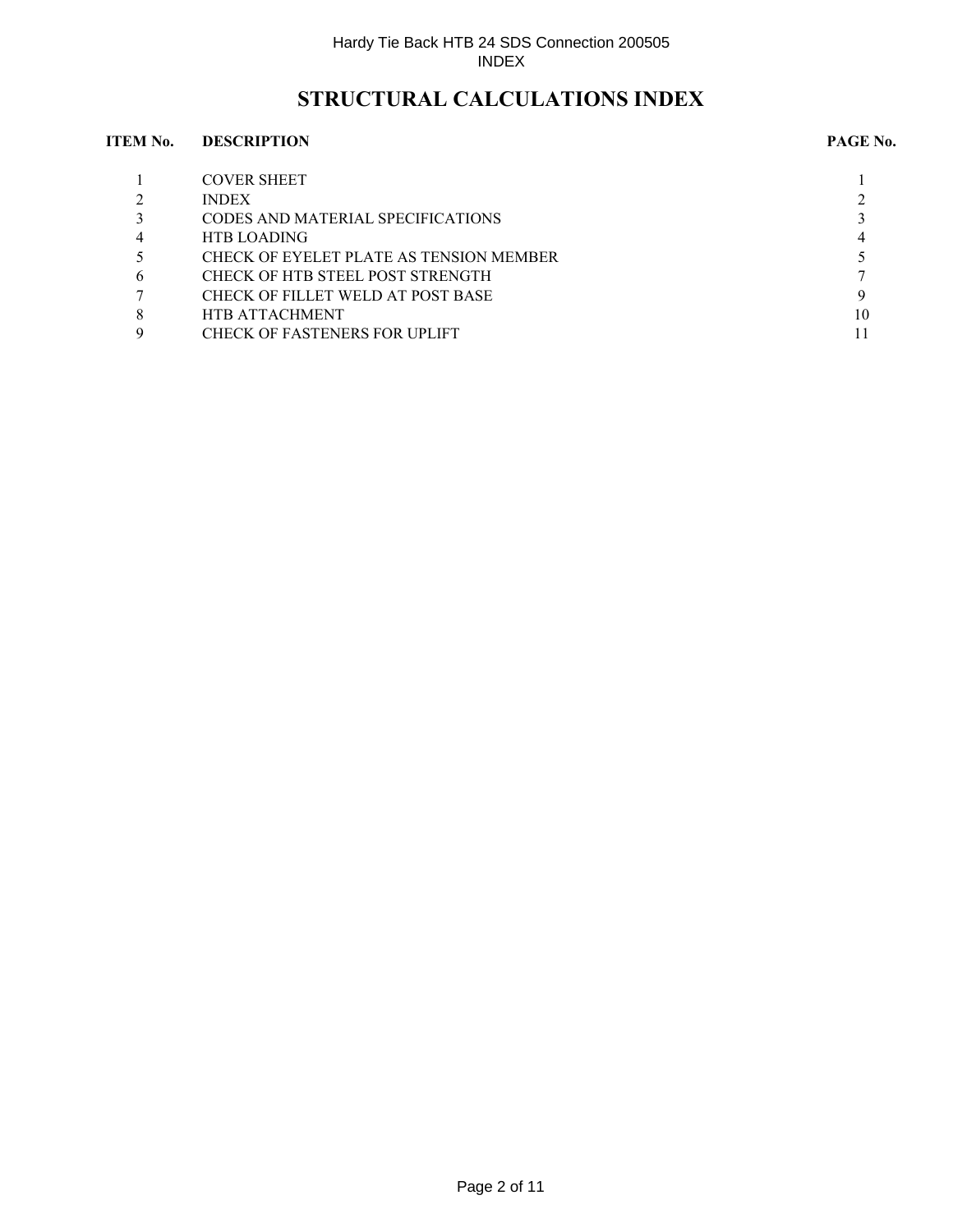**BUILDING CODES AND MATERIAL STANDARDS**

STRUCTURAL DESIGN MEETS OR EXCEEDS PROVISIONS OF THE FOLLOWING BUILDING CODES AND MATERIAL STANDARDS

| 2018 IBC    | CALIFORNIA BUILDING CODE                                  |
|-------------|-----------------------------------------------------------|
| 2019 IRC    | CALIFORNIA RESIDENTIAL CODE                               |
| ASCE 7-16   | MINIMUM DESIGN LOADS FOR BUILDINGS AND OTHER STRUCTURES   |
| AISC 360-16 | STEEL CONSTRUCTION MANUAL, FOURTEENTH EDITION             |
| AISC 341-16 | SEISMIC PROVISIONS FOR STRUCTURAL STEEL BUILDINGS         |
| ACI 318-14  | <b>BUILDING CODE REOUIREMENTS FOR STRUCTURAL CONCRETE</b> |
|             | AWS D1.1 / D1.1M 2015 STRUCTURAL WELDING CODE             |

### **MATERIAL SPECIFICATIONS**

UNLESS OTHERWISE NOTED ON THE DRAWINGS, MATERIALS SHALL CONFORM TO THE FOLLOWING SPECIFICATIONS

#### 1) **STRUCTURAL STEEL:**

STRUCTURAL STEEL SHALL CONFORM TO THE ASTM DESIGNATION AS FOLLOWS:

| <b>W SHAPE</b>      | ASTM A992                                                                    | $F_v =$ | 50 ksi   |  |
|---------------------|------------------------------------------------------------------------------|---------|----------|--|
| <b>PIPE</b>         | ASTM A53 - Gr. B                                                             | $F_v =$ | 35 ksi   |  |
| RECTANGULAR HSS     | $ASTM A500 - Gr. B$                                                          | $F_v =$ | 46 ksi   |  |
| <b>CIRCULAR HSS</b> | $ASTM A500 - Gr. B$                                                          | $F_v =$ | 42 ksi   |  |
| <b>ANGLES</b>       | ASTM A36                                                                     | $F_v =$ | 36 ksi   |  |
| <b>CHANNELS</b>     | ASTM A36                                                                     | $F_v =$ | $36$ ksi |  |
| <b>STEEL PLATES</b> | ASTM A572 GRADE 50                                                           | $F_v =$ | 50 ksi   |  |
| 2) CONNECTIONS:     |                                                                              |         |          |  |
| <b>BOLTS</b>        | $ASTM A325 - N$                                                              |         |          |  |
| <b>WELDS</b>        | E70XX                                                                        |         |          |  |
| 3) CONCRETE:        |                                                                              |         |          |  |
|                     | CONCRETE USED FOR FOUNDATION SHALL DEVELOP A MINIMUM COMPRESSIVE STRENGTH OF |         |          |  |
|                     |                                                                              |         |          |  |

#### 4) **REINFORCING STEEL:** REINFORCING STEEL SHALL CONFORM TO ASTM A615  $F_v = 60$  ksi 5) **ANCHORS:** ANCHOR RODS ASTM F1554 Gr. 36  $F_v = 36$  ksi 2500 psi IN 28 DAYS"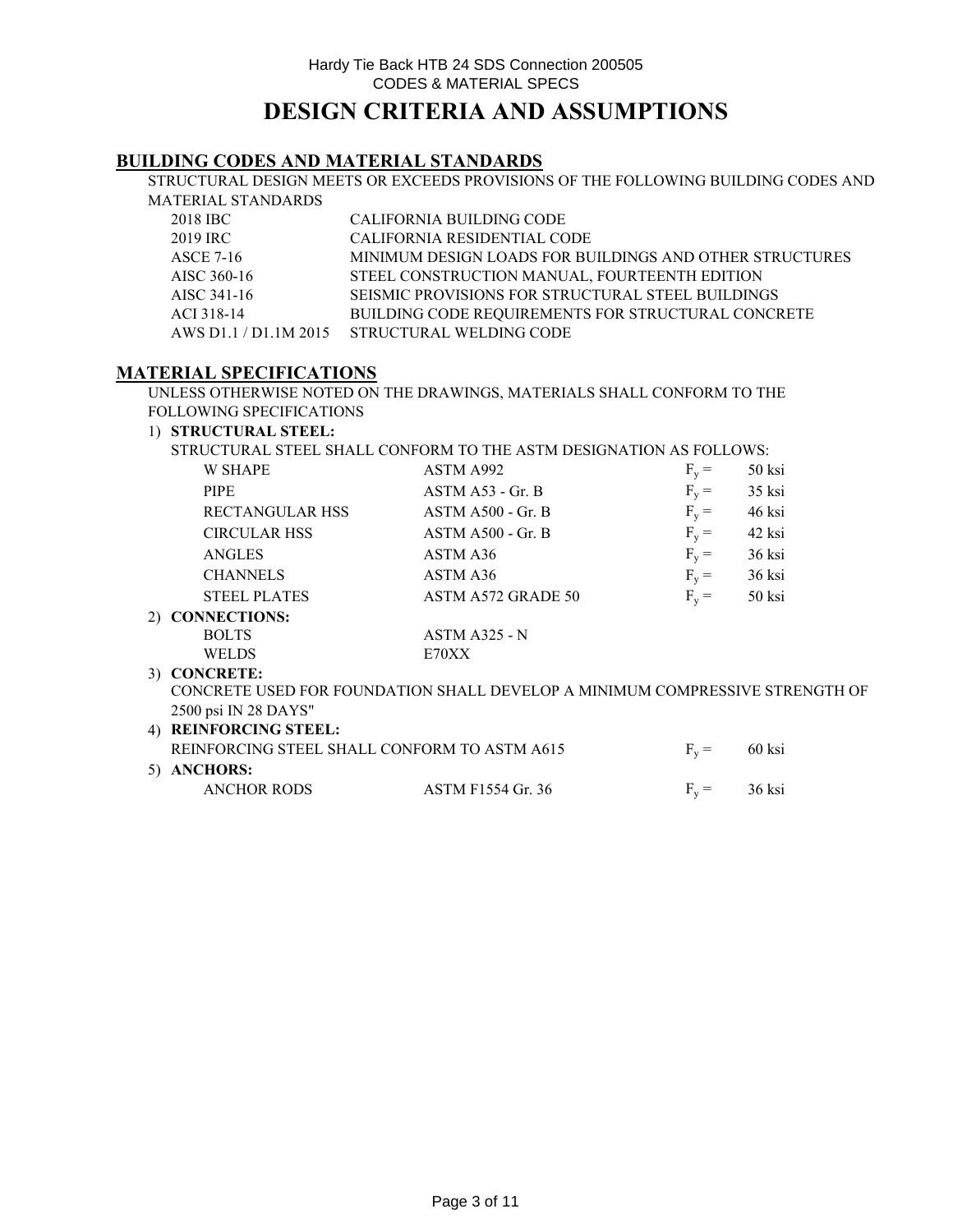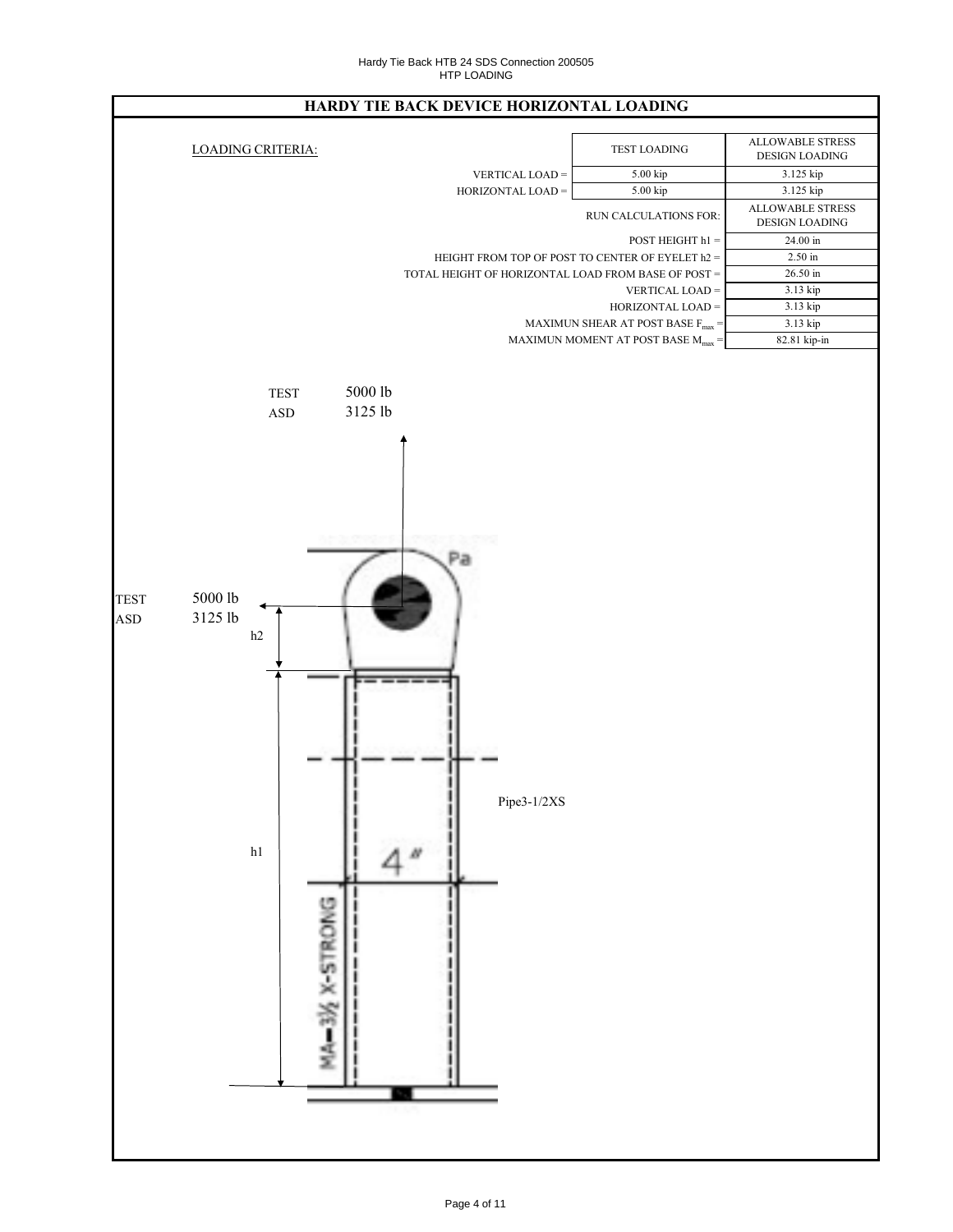### **CHECK OF EYELET PLATE AS TENSION MEMBER**

|                             |                                                                                     | <u>CHECK OF ETELET FLATE AS TENSION MEMBER</u>                                  |                                                 |                                                  |              |  |  |  |
|-----------------------------|-------------------------------------------------------------------------------------|---------------------------------------------------------------------------------|-------------------------------------------------|--------------------------------------------------|--------------|--|--|--|
|                             | BY PROVISIONS OF ANSI/AISC 360-16<br>(STEEL CONSTRUCTION MANUAL- FIFTEENTH EDITION) |                                                                                 |                                                 |                                                  |              |  |  |  |
|                             |                                                                                     |                                                                                 |                                                 |                                                  |              |  |  |  |
|                             |                                                                                     | 3125 lb                                                                         |                                                 |                                                  |              |  |  |  |
|                             |                                                                                     |                                                                                 |                                                 |                                                  |              |  |  |  |
|                             |                                                                                     | 413/6'<br>$MA = 1'-113/4"$<br>4''<br>$MA = 3\frac{1}{2}$ X-STRONG               | SECTION<br>$\frac{7\frac{1}{4}}{TYP}$<br>Pc     |                                                  |              |  |  |  |
|                             |                                                                                     |                                                                                 | $Pd = \frac{1}{4}$ SKIRT                        |                                                  |              |  |  |  |
|                             |                                                                                     | 3''<br>$8\frac{1}{4}$                                                           | 3''<br>2%"                                      |                                                  |              |  |  |  |
|                             |                                                                                     | <b>INPUT</b>                                                                    |                                                 |                                                  |              |  |  |  |
| <b>GENERAL:</b>             | <b>MEMBER ID</b>                                                                    | <b>EYELET PLATE</b>                                                             |                                                 |                                                  |              |  |  |  |
| <b>STRAP INPUT:</b>         | PLATE THICKNESS                                                                     | $\mathbf{1}$<br>in                                                              |                                                 | PLATE WIDTH:                                     | 3.50 in      |  |  |  |
|                             | <b>ASTM SPECIFICATION</b>                                                           | ASTM A36                                                                        | 1.00<br>SHEAR LAG FACTOR U =                    |                                                  |              |  |  |  |
|                             | HOLE DIAMETER =                                                                     | $\overline{2}$<br>in                                                            |                                                 | NUMBER OF HOLES IN STRAP PLATE<br>SECTION n =    | $\mathbf{1}$ |  |  |  |
|                             | ADDED WIDTH FOR HOLES =                                                             | $\boldsymbol{0}$<br>in                                                          |                                                 | NEGLECTED WIDTH DUE TO HOLE<br><b>PUNCHING =</b> | $1/16$ in    |  |  |  |
|                             |                                                                                     | <b>CALCULATIONS</b>                                                             |                                                 |                                                  |              |  |  |  |
|                             |                                                                                     | <b>EYELET PLATE STRENGTH IN TENSION</b>                                         |                                                 |                                                  |              |  |  |  |
|                             | <b>GROSS, NET AND EFFECTIVE AREA:</b>                                               |                                                                                 | PLATE THICKNESS t =                             | $1.000$ in                                       |              |  |  |  |
|                             |                                                                                     | GROSS AREA OF MEMBER $A_g =$                                                    |                                                 | 3.500 sq.in                                      |              |  |  |  |
|                             |                                                                                     |                                                                                 | HOLE DIAMETER =                                 | $2 \frac{1}{16}$ in                              |              |  |  |  |
|                             |                                                                                     | NET AREA OF MEMBER $A_n =$                                                      |                                                 |                                                  | 1.438 sq.in  |  |  |  |
|                             |                                                                                     | EFFECTIVE NET AREA $A_e = A_n U =$                                              |                                                 | 1.438 sq.in                                      |              |  |  |  |
| <b>MATERIAL PROPERTIES:</b> |                                                                                     | TENSION MEMBER YIELD STRESS $F_y =$                                             |                                                 | 36 ksi                                           |              |  |  |  |
|                             |                                                                                     | TENSION MEMBER ULTIMATE TENSILE STRESS $\mathrm{F_{u}}=$                        |                                                 | 58 ksi                                           |              |  |  |  |
|                             | <b>TENSILE YIELDING IN THE GROSS SECTION</b>                                        |                                                                                 |                                                 |                                                  |              |  |  |  |
| AISC 360-16 EQUATION D2-1   |                                                                                     |                                                                                 | $P_n = F_y A_g =$                               | 126.000 kip                                      |              |  |  |  |
| AISC 360-16 EQUATION D2-1   |                                                                                     |                                                                                 |                                                 | $\Omega$ = 1.67<br>75.449 kip                    |              |  |  |  |
|                             |                                                                                     | DESIGN TENSILE STRENGTH $\Phi P_n$ OR ALLOWABLE TENSILE STRENGTH $P_n/\Omega$ = |                                                 |                                                  |              |  |  |  |
|                             | <b>TENSILE RUPTURE IN THE NET SECTION</b>                                           |                                                                                 |                                                 |                                                  |              |  |  |  |
| AISC 360-16 EQUATION D2-2   |                                                                                     |                                                                                 | $\mathbf{P_n} = \mathbf{F_u} \; \mathbf{A_e} =$ |                                                  | 83.375 kip   |  |  |  |
| AISC 360-16 EQUATION D2-2   |                                                                                     |                                                                                 |                                                 | $\Omega = 2.00$                                  |              |  |  |  |
|                             |                                                                                     | DESIGN TENSILE STRENGTH $\Phi P_n$ OR ALLOWABLE TENSILE STRENGTH $P_n/\Omega$ = |                                                 | 41.688 kip                                       |              |  |  |  |
|                             |                                                                                     | TENSILE RUPTURE IN THE NET SECTION GOVERNS,                                     |                                                 |                                                  |              |  |  |  |
|                             |                                                                                     | DESIGN TENSILE STRENGTH $\Phi P_n$ OR ALLOWABLE TENSILE STRENGTH $P_n/\Omega$ = |                                                 | 41.688 kip                                       |              |  |  |  |
|                             | <b>CHECK EYELET PLATE STRENGTH IN TENSION:</b>                                      | AVAILABLE TENSILE STRENGTH $P_n/\Omega$ =                                       |                                                 | 41.688 kip                                       |              |  |  |  |
|                             |                                                                                     | <b>REQUIRED TENSILE STRENGTH =</b>                                              |                                                 | 3.125 kip                                        |              |  |  |  |
|                             |                                                                                     | <b>RATIO OF REQUIRED STRENGTH/ AVAILABLE STRENGTH =</b>                         |                                                 | 0.075                                            |              |  |  |  |
|                             |                                                                                     |                                                                                 |                                                 |                                                  | OК           |  |  |  |
|                             |                                                                                     |                                                                                 |                                                 |                                                  |              |  |  |  |
|                             |                                                                                     |                                                                                 |                                                 |                                                  |              |  |  |  |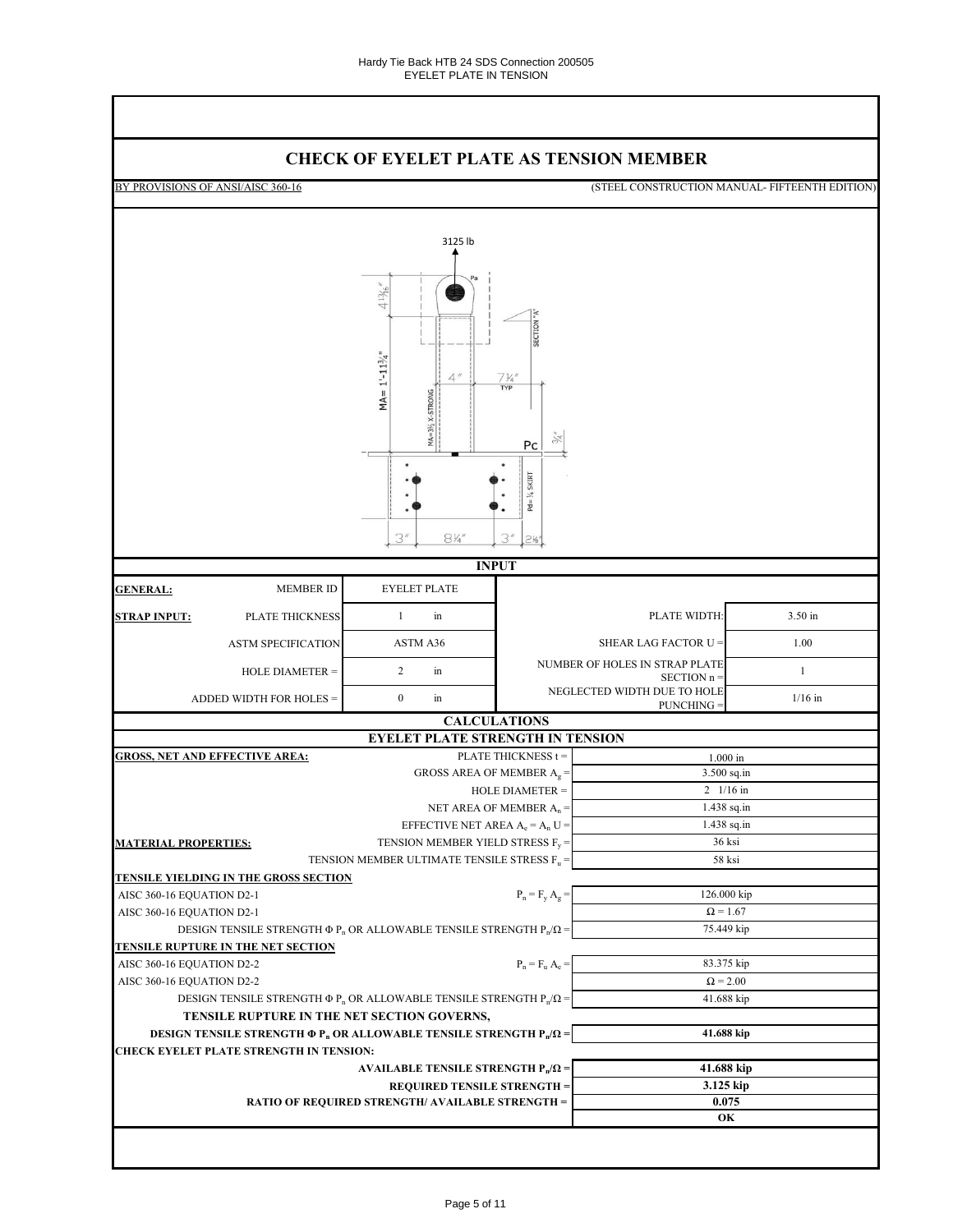| <b>CHECK OF HTB STEEL POST STRENGTH</b><br>BY PROVISIONS OF AISC 360-16                 |                                        |                                                                     |                                                |                                                 |                                                            |                                                                               |  |  |
|-----------------------------------------------------------------------------------------|----------------------------------------|---------------------------------------------------------------------|------------------------------------------------|-------------------------------------------------|------------------------------------------------------------|-------------------------------------------------------------------------------|--|--|
|                                                                                         |                                        |                                                                     |                                                |                                                 |                                                            |                                                                               |  |  |
|                                                                                         |                                        | <b>MEMBER INPUT</b>                                                 |                                                |                                                 |                                                            |                                                                               |  |  |
| <b>MEMBER ID</b><br><b>SECTION INPUT:</b>                                               |                                        | <b>HTB-24</b>                                                       |                                                |                                                 | SHAPE:                                                     | <b>PIPE</b>                                                                   |  |  |
| <b>SECTION:</b>                                                                         |                                        | $Pipe3-1/2XS$                                                       | <b>ASTM SPEC.</b>                              | <b>SELECT PREFERRED</b><br><b>SPECIFICATION</b> |                                                            | ASTM A53 Grade B                                                              |  |  |
| <b>EFFECTIVE LENGTH FOR DESIGN FOR COMPRESSION:</b> AISC 360-16 SECTION E2              |                                        | <b>FOR X AXIS</b>                                                   | <b>FOR Y AXIS</b>                              |                                                 |                                                            |                                                                               |  |  |
|                                                                                         |                                        | LATERALLY UNBRACED LENGTH L                                         |                                                |                                                 | $2.21$ ft                                                  | $2.21$ ft                                                                     |  |  |
|                                                                                         |                                        |                                                                     | K                                              |                                                 | 2.00                                                       | 2.00                                                                          |  |  |
| AISC 360-16 SECTION (B4-2)                                                              |                                        | USE DESIGN WALL THICKNESS = 0.93 NOMINAL WALL THICKNESS?            |                                                |                                                 |                                                            | <b>YES</b>                                                                    |  |  |
| DISTANCE FROM MAXIMUM TO ZERO SHEAR FORCE:                                              |                                        |                                                                     |                                                |                                                 | $L_v =$                                                    | $2.21$ ft                                                                     |  |  |
|                                                                                         |                                        | <b>SUMMARY OF RESULTS</b>                                           | <b>LRFD</b>                                    |                                                 |                                                            | <b>ASD</b>                                                                    |  |  |
| <u>AVAILABLE STRENGTH OF SECTION:</u><br><b>AVAILABLE COMPRESSIVE STRENGTH:</b>         |                                        | $\Phi_{\rm c} P_{\rm n} =$                                          |                                                | 99.747 kips                                     | $\mathbf{P}_{\mathbf{n}} / \mathbf{\Omega}_{\mathbf{c}} =$ | 66.365 kips                                                                   |  |  |
| <b>AVAILABLE TENSILE STRENGTH:</b>                                                      |                                        | $\Phi_t$ P <sub>n</sub> =                                           |                                                | 108.411 kips                                    | $P_n / Q_t =$                                              | 72.130 kips                                                                   |  |  |
| <b>AVAILABLE FLEXURAL STRENGTH:</b>                                                     |                                        | $\Phi_{\rm h}$ M <sub>n</sub> =                                     |                                                | $10.675$ kip-ft                                 | $M_n / \Omega_b =$                                         | 7.102 kip-ft                                                                  |  |  |
| <b>AVAILABLE SHEAR STRENGTH:</b>                                                        |                                        | $\Phi_{\rm v}$ V <sub>n</sub> =                                     |                                                | 32.523 kips                                     | $V_n / \Omega_v$ =                                         | 21.639 kips                                                                   |  |  |
|                                                                                         |                                        | <b>CALCULATIONS</b>                                                 |                                                |                                                 |                                                            |                                                                               |  |  |
|                                                                                         |                                        | <b>MATERIAL PROPERTIES</b>                                          |                                                |                                                 |                                                            |                                                                               |  |  |
|                                                                                         |                                        |                                                                     | YOUNG'S MODULUS $E_s =$<br>$F_v =$             |                                                 | 29000 ksi<br>35 ksi                                        |                                                                               |  |  |
|                                                                                         |                                        |                                                                     | $F_n =$                                        |                                                 | 60 ksi                                                     |                                                                               |  |  |
|                                                                                         |                                        | <b>SECTION PROPERTIES</b>                                           |                                                |                                                 |                                                            |                                                                               |  |  |
|                                                                                         |                                        | NOMINAL WALL THICKNESS t <sub>nom</sub> =                           | <b>OUTSIDE DIAMETER D =</b>                    |                                                 | $4 \text{ in}$<br>0.318 in                                 |                                                                               |  |  |
| AISC 360-16 SECTION (B4-2)                                                              |                                        | DESIGN WALL THICKNESS t <sub>des</sub> =                            |                                                |                                                 | $0.296$ in                                                 |                                                                               |  |  |
|                                                                                         |                                        |                                                                     | CROSS SECTION AREA $A =$<br>$D/t =$            | $3.442$ sq.in<br>13.53                          |                                                            |                                                                               |  |  |
|                                                                                         |                                        | MOMENT OF INERTIA $I(in^4) =$                                       |                                                | 5.94                                            |                                                            |                                                                               |  |  |
|                                                                                         |                                        |                                                                     | SECTION MODULUS S=                             |                                                 | 2.97                                                       |                                                                               |  |  |
|                                                                                         |                                        | PLASTIC SECTION MODULUS Z=                                          | RADIUS OF GYRATION r =                         |                                                 | 1.314 cu.in<br>4.067 in                                    |                                                                               |  |  |
|                                                                                         |                                        | <b>AVAILABLE COMPRESSIVE STRENGTH</b>                               |                                                |                                                 |                                                            |                                                                               |  |  |
| <b>1- CLASSIFICATION OF SECTION FOR UNIFORM COMPRESSION: (AISC 360-16 TABLE B.4.1a)</b> |                                        |                                                                     | $D/t =$                                        |                                                 | 13.53                                                      |                                                                               |  |  |
|                                                                                         |                                        |                                                                     | $\lambda_{\rm p} =$                            |                                                 | N/A                                                        |                                                                               |  |  |
|                                                                                         |                                        |                                                                     | $\lambda_r = 0.11 \text{ E/F}_v =$             |                                                 | 91.143                                                     |                                                                               |  |  |
| AISC 360-16 SECTION E2<br><b>2- SLENDERNESS RATIO:</b>                                  |                                        | CLASSIFICATION FOR UNIFORM COMPRESSION:<br>$(L_c/r)_x = (KL/r)_x =$ |                                                |                                                 | NONCOMPACT<br>40.34                                        |                                                                               |  |  |
|                                                                                         |                                        |                                                                     | $(L_c/r)_v = (KL/r)_v =$                       |                                                 |                                                            | 40.34                                                                         |  |  |
|                                                                                         |                                        |                                                                     | $(L_c/r)_{max} = (KL/r)_{max} =$<br>$\leq 200$ |                                                 | 40.34<br>OK                                                |                                                                               |  |  |
| <b>ELASTIC CRITICAL BUCKLING STRESS F.</b>                                              |                                        |                                                                     |                                                |                                                 |                                                            |                                                                               |  |  |
| AISC 360-16 EQUATION (E3-4)                                                             |                                        |                                                                     | $F_e = \pi^2 E / (L_e / r)^2$                  |                                                 | 175.881 ksi                                                |                                                                               |  |  |
| <b>MEMBERS WITHOUT SLENDER ELEMENTS</b><br>LIMIT STATE OF FLEXURE BUCKLING              |                                        | BY PROVISIONS OF AISC 360-16 SECTION E3 (ASD)                       | 4.71 $\sqrt{(E/F_v)}$ =                        |                                                 | 135.58                                                     |                                                                               |  |  |
| AISC 360-16 EQUATION (E3-2)                                                             |                                        |                                                                     | $F_{cr}$ = [0.658 <sup>Fy/Fe</sup> ] $F_{v}$   |                                                 | 32.203 ksi                                                 |                                                                               |  |  |
| AISC 360-16 EQUATION (E3-3)                                                             |                                        |                                                                     | $F_{cr} = 0.877 F_e$                           |                                                 | N/A<br>32.203 ksi                                          |                                                                               |  |  |
| <b>AVAILABLE COMPRESSIVE STRENGTH</b>                                                   |                                        |                                                                     | $F_{cr} =$                                     |                                                 |                                                            | PROVISIONS OF AISC 360-16 SECTION E3, "MEMBERS WITHOUT SLENDER ELEMENTS"APPLY |  |  |
|                                                                                         |                                        |                                                                     | $F_{cr} =$                                     |                                                 | 32.203 ksi                                                 |                                                                               |  |  |
| AISC 360-16 EQUATION (E3-1)                                                             |                                        |                                                                     | $P_n = F_{cr} A_e =$<br><b>LRFD</b>            |                                                 | 110.83 kips                                                | <b>ASD</b>                                                                    |  |  |
| AISC 360-16 SECTION E1                                                                  |                                        | $\Phi_{c} =$                                                        |                                                | 0.9                                             | $\Omega_{\rm c} =$                                         | 1.67                                                                          |  |  |
|                                                                                         | <b>AVAILABLE COMPRESSIVE STRENGTH:</b> | $\Phi_c$ $P_n =$                                                    |                                                | 99.747 kips                                     | $P_n / Q_c =$                                              | 66.37 kips                                                                    |  |  |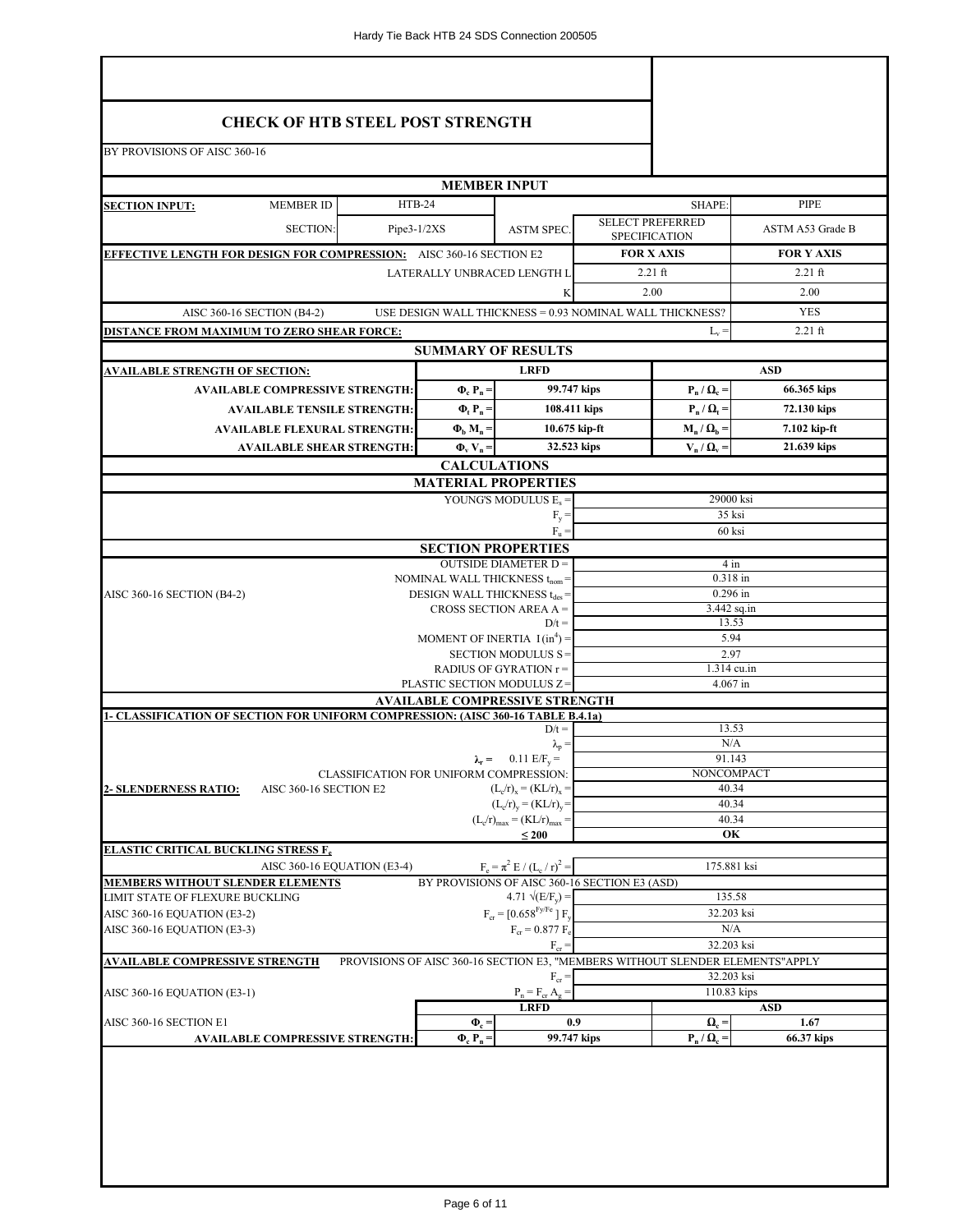|                                                                                            |                                                                                  | <b>AVAILABLE TENSILE STRENGTH</b>     |                                  |               |  |
|--------------------------------------------------------------------------------------------|----------------------------------------------------------------------------------|---------------------------------------|----------------------------------|---------------|--|
| $(ASSUMING Ag = An = Ae)$                                                                  |                                                                                  | $A_{\sigma} = A_{n} = A_{e} =$        | 3.442 sq.in                      |               |  |
| TENSILE YIELDING IN THE GROSS SECTION: AISC 360-16 EQUATION (D2-1)                         | $P_n = F_y A_g =$                                                                |                                       | 120.46 kips                      |               |  |
|                                                                                            |                                                                                  | <b>LRFD</b>                           |                                  | <b>ASD</b>    |  |
| AISC 360-16 SECTION D2. (a)                                                                | $\Phi$ <sub>+</sub>                                                              | 0.9                                   | $\Omega_t =$                     | 1.67          |  |
| <b>AVAILABLE TENSILE STRENGTH:</b>                                                         | $\Phi$ <sub>t</sub> $P_n =$                                                      | 108.411 kips                          | $P_n / \Omega_t =$               | 72.13 kips    |  |
| TENSILE RUPTURE IN THE NET SECTION: AISC 360-16 EQUATION (D2-2)                            |                                                                                  | $P_n = F_n A_e =$                     | 206.50 kips                      |               |  |
|                                                                                            |                                                                                  | <b>LRFD</b>                           |                                  | <b>ASD</b>    |  |
| AISC 360-16 SECTION D2. (b)                                                                | $\Phi_t =$                                                                       | 0.75                                  | $\Omega_{\rm t} =$               | 2.00          |  |
| <b>AVAILABLE TENSILE STRENGTH:</b>                                                         | $\Phi$ <sub>t</sub> $P_n =$                                                      | 154.872 kips                          | $P_n / Q_t =$                    | 103.25 kips   |  |
| TENSILE YIELDING IN THE GROSS SECTION GOVERNS                                              |                                                                                  | <b>LRFD</b>                           |                                  | <b>ASD</b>    |  |
| <b>AVAILABLE TENSILE STRENGTH:</b>                                                         | $\Phi$ <sub>t</sub> $P_n =$                                                      | 108.411 kips                          | $P_n / Q_t =$                    | 72.13 kips    |  |
|                                                                                            |                                                                                  | <b>AVAILABLE FLEXURE STRENGTH</b>     |                                  |               |  |
| <b>CLASSIFICATION OF SECTION FOR LOCAL BUCKLING IN FLEXURE: (AISC 360-16 TABLE B.4.1b)</b> |                                                                                  |                                       |                                  |               |  |
|                                                                                            |                                                                                  | $\lambda = D/t =$                     | 13.53                            |               |  |
|                                                                                            |                                                                                  | $\lambda_p = 0.07$ E/F <sub>v</sub> = | 58.000 cu.in                     |               |  |
|                                                                                            |                                                                                  | $\lambda_r = 0.31$ E/F <sub>v</sub> = | 256.857 in                       |               |  |
| SECTION CLASSIFICATION FOR LOCAL BUCKLING IN FLEXURE:                                      |                                                                                  |                                       | <b>COMPACT</b>                   |               |  |
| <b>LIMIT STATE OF YIELDING:</b>                                                            |                                                                                  |                                       |                                  |               |  |
| CHECK $D/t < 0.45$ E/F <sub>v</sub> :<br>13.52539393<br>$\lt$                              | 372.86                                                                           | OK                                    |                                  |               |  |
| AISC 360-16 EQUATION (F8-1)                                                                |                                                                                  | $M_n = M_p = F_v Z =$                 | 142 kip-in                       |               |  |
| <b>LIMIT STATE OF FLANGE LOCAL BUCKLING:</b>                                               |                                                                                  |                                       |                                  |               |  |
| FOR NONCOMPACT SECTIONS:                                                                   |                                                                                  |                                       |                                  |               |  |
| AISC 360-16 EQUATION (F8-2)                                                                |                                                                                  | $M_n = (0.021E / (D/t) + F_v) S$      | N/A                              |               |  |
| <b>FOR SLENDER SECTIONS:</b>                                                               |                                                                                  |                                       |                                  |               |  |
| AISC 360-16 EQUATION (F8-4)                                                                |                                                                                  | $F_{cr} = 0.33E / (D/t)$              | N/A                              |               |  |
| AISC 360-16 EQUATION (F8-3)                                                                |                                                                                  | $M_n = F_{cr} S =$                    | N/A                              |               |  |
| DESIGN FLEXURE STRENGT THE LIMIT STATE OF YIELDING GOVERNS,                                |                                                                                  |                                       |                                  |               |  |
| NOMINAL FLEXURAL STRENGTH OF THE SECTION $M_n =$                                           |                                                                                  |                                       | 142 kip-in                       |               |  |
|                                                                                            |                                                                                  | <b>LRFD</b>                           |                                  | <b>ASD</b>    |  |
| AISC 360-16 SECTION F1                                                                     | $\Phi_{\rm b} =$                                                                 | 0.9                                   | $\Omega_{\rm b} =$               | 1.67          |  |
| <b>AVAILABLE FLEXURAL STRENGTH:</b>                                                        | $\Phi_{\rm h} M_{\rm n} =$                                                       | 128.099 kip-in                        | $M_n / \Omega_b$ =               | 85.229 kip-in |  |
|                                                                                            |                                                                                  | <b>AVAILABLE SHEAR STRENGTH</b>       |                                  |               |  |
|                                                                                            |                                                                                  | $L_v =$                               | $2.21$ ft                        |               |  |
| AISC 360-16 SECTION G6<br>F <sub>cr</sub> IS THE LARGER OF:                                |                                                                                  |                                       |                                  |               |  |
| AISC 360-16 EQUATION (G5-2a)                                                               | $F_{cr} = 1.60 \text{ E} / \sqrt{(L_v / \text{D}) (D/t)^{5/4}} =$<br>695.005 ksi |                                       |                                  |               |  |
| AISC 360-16 EQUATION (G5-2b)                                                               | $F_{cr} = 0.78 \text{ E} / (D/t)^{3/2}$ =<br>454.745 ksi                         |                                       |                                  |               |  |
|                                                                                            |                                                                                  | $F_{cr}$ UPPER LIMIT = 0.6 $F_v$ =    | 21.000 ksi                       |               |  |
|                                                                                            |                                                                                  | $F_{cr} =$                            | 21.000 ksi                       |               |  |
| AISC 360-16 EQUATION (G5-1)                                                                | NOMINAL SHEAR STRENGTH $V_n = F_{cr} A_g / 2 =$                                  |                                       | 36.14 kips                       |               |  |
|                                                                                            |                                                                                  | <b>LRFD</b>                           |                                  | <b>ASD</b>    |  |
| AISC 360-16 SECTION G1                                                                     | $\Phi_{\rm v}$ =                                                                 | 0.9                                   | $\mathbf{\Omega}_{\mathbf{v}} =$ | 1.67          |  |
| <b>AVAILABLE SHEAR STRENGTH:</b>                                                           | $\Phi_v$ V <sub>n</sub> =                                                        | 32.523 kips                           | $V_n / \Omega_v =$               | 21.64 kips    |  |
|                                                                                            |                                                                                  |                                       |                                  |               |  |

#### **CHECK POST STRENGTH**

| <b>CHECK POST STRENGTH FOR ALLOWABLE STRESS DESIGN LOADING</b> |                 |                  |                                       |              |  |  |  |
|----------------------------------------------------------------|-----------------|------------------|---------------------------------------|--------------|--|--|--|
|                                                                | <b>REQUIRED</b> | <b>AVAILABLE</b> | <b>REQUIRED</b> /<br><b>AVAILABLE</b> | <b>CHECK</b> |  |  |  |
| <b>TENSILE STRENGTH:</b>                                       | $3.13$ kip      | 72.13 kip        | 0.043324848                           | OK           |  |  |  |
| <b>SHEAR STRENGTH:</b>                                         | $3.13$ kip      | $21.64$ kip      | 0.144416159                           | OK           |  |  |  |
| <b>FLEXURAL STRENGTH:</b>                                      | 82.81 kip-in    | $85.23$ kip-in   | 0.971649355                           | OK           |  |  |  |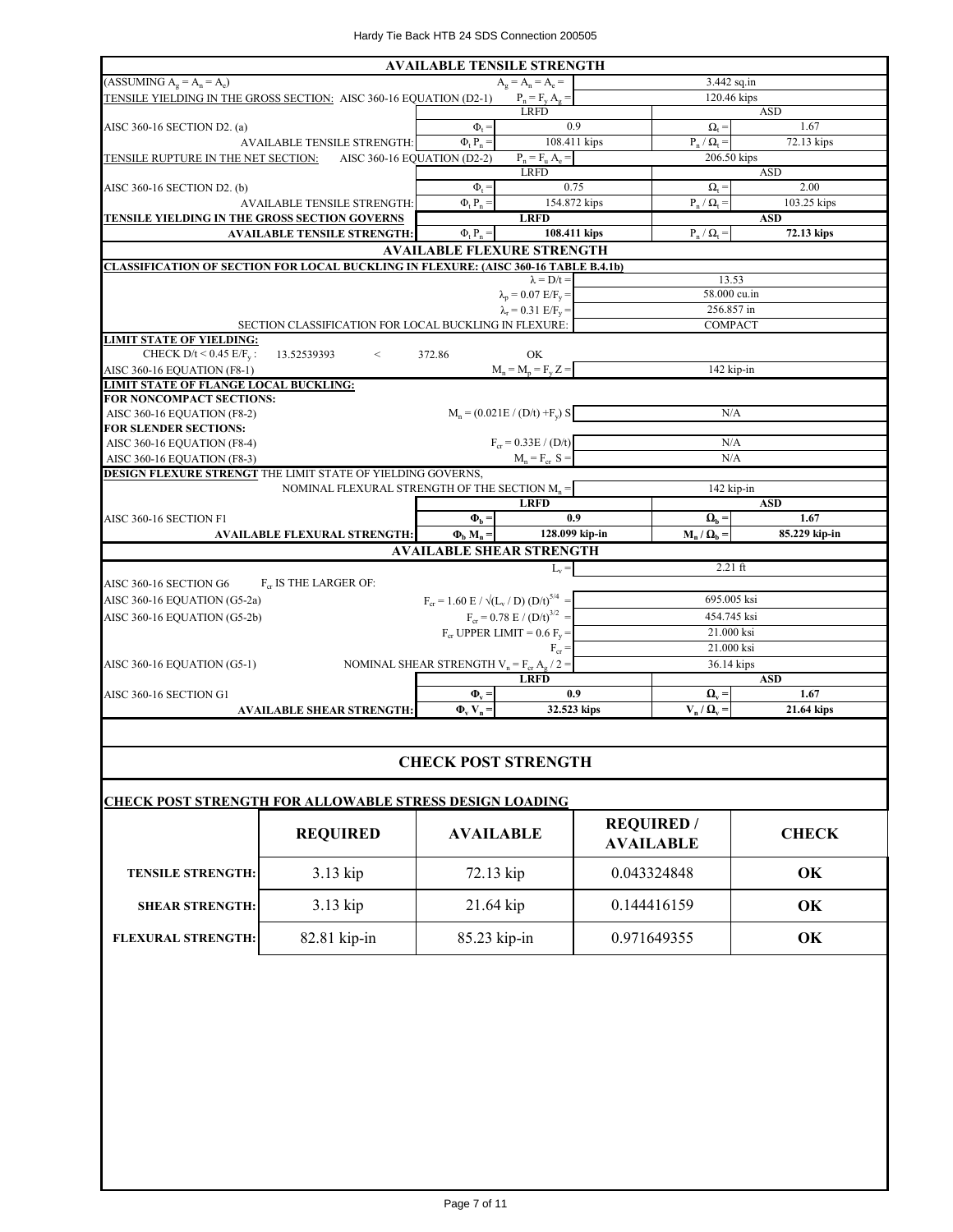| <b>CHECK OF FILLET WELD AT POST BASE (ASD)</b> |              |                                              |                                                 |                       |
|------------------------------------------------|--------------|----------------------------------------------|-------------------------------------------------|-----------------------|
| BY PROVISIONS OF ANSI/AISC 360-16              |              |                                              |                                                 |                       |
|                                                |              |                                              |                                                 |                       |
|                                                | <b>INPUT</b> |                                              |                                                 |                       |
|                                                | Υ            | $\boldsymbol{\mathsf{X}}$                    |                                                 |                       |
| POST:                                          |              |                                              | SECTION:                                        | Pipe3-1/2XS           |
|                                                |              |                                              | ASTM SPECIFICATION                              | ASTM A53 Grade B      |
| <b>BASE PLATE:</b><br>THICKNESS $t =$          | $0.500$ in   |                                              | ASTM SPECIFICATION                              | ASTM A36              |
| <b>FILLET WELD PROPERTIES:</b>                 |              | ELECTRODE CLASSIFICATION                     |                                                 | $\rm E70XX$           |
|                                                |              | FILLET WELD LEG SIZE AT FLANGE =             |                                                 | $1/2\quad$ in         |
| <b>APPLIED LOADS</b>                           |              |                                              | APPLIED AXIAL FORCE $F_Z =$                     | 3.125 kip             |
|                                                |              |                                              | APPLIED SHEAR FORCE $\mathrm{F}_{\mathrm{x}} =$ | 3.125 kip             |
|                                                |              |                                              | APPLIED SHEAR FORCE $F_y =$                     | $0.000\ \mathrm{kip}$ |
|                                                |              | APPLIED BENDING MOMENT $\text{M}_\text{x}$ = |                                                 | $0.000$ kip-in $\,$   |
|                                                |              | APPLIED BENDING MOMENT $M_y =$               |                                                 | 82.813 kip-in         |
|                                                |              | APPLIED BENDING MOMENT $\rm M_{z}$ =         |                                                 | $0.000$ kip-in $\,$   |
|                                                |              |                                              |                                                 |                       |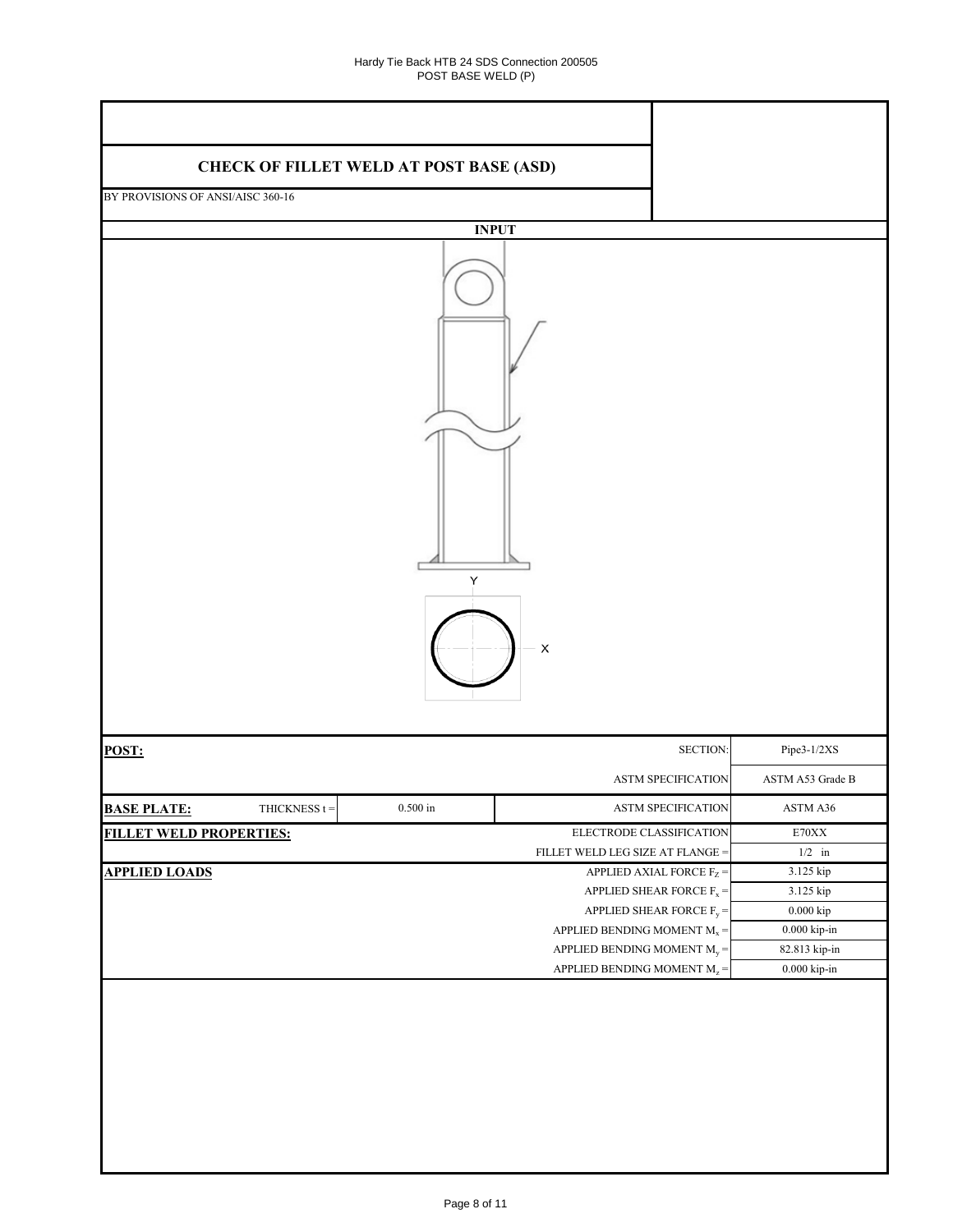#### Hardy Tie Back HTB 24 SDS Connection 200505 POST BASE WELD (P)

| <b>CALCULATIONS</b>                                                                                                                |                                                               |
|------------------------------------------------------------------------------------------------------------------------------------|---------------------------------------------------------------|
| <b>OUTSIDE DIAMETER D =</b><br><b>POST PROPERTIES:</b>                                                                             | $4.000$ in                                                    |
|                                                                                                                                    | $0.296$ in<br>$t_{des} =$                                     |
|                                                                                                                                    | 35 ksi<br>$F_y =$<br>60 ksi                                   |
|                                                                                                                                    | $F_u =$<br>$F_y =$<br>36 ksi                                  |
| <b>BASE PLATE PROPERTIES:</b>                                                                                                      | $F_n =$<br>58 ksi                                             |
| AISC 360-16 TABLE J2.5<br><b>FILLET WELD PROPERTIES:</b>                                                                           | $F_y = 0.6 F_{EXX} =$<br>42.0 ksi                             |
| TOTAL LENGTH OF WELD L =                                                                                                           | 13.68 in                                                      |
| $I_x = I_y = \pi d_1^4 / 64 - \pi d_2^4 / 64 =$                                                                                    | 11.53 in^4                                                    |
|                                                                                                                                    | 2.35 in<br>$C_x = C_y =$                                      |
|                                                                                                                                    | 4.90 cu.in<br>$S_x = S_y =$                                   |
| MINIMUM WELD SIZE =<br>AISC 360-16 TABLE J2.4                                                                                      | $3/16$ in                                                     |
| CHECK PROVIDED WELD SIZE $\geq$ MINIMUM ALLOWABLE<br><b>EFFECTIVE LENGTH</b>                                                       | OK<br>13.68 in                                                |
| EFFECTIVE THROAT                                                                                                                   | $0.35$ in                                                     |
| EFFECTIVE AREA $A_w =$                                                                                                             | $4.84$ sq.in                                                  |
| WELD REQUIRED STRENGTH                                                                                                             |                                                               |
| 1- SHEAR STRESSES:                                                                                                                 |                                                               |
| SHEAR STRESS DUE TO $F_X$                                                                                                          | 0.646 ksi<br>$r_{\text{Fax}} = F_{\text{X}} / A_{\text{e}} =$ |
| SHEAR STRESS DUE TO F <sub>Y</sub><br>MOST CRITICAL SHEAR STRESS DUE TO TORSION M <sub>7</sub><br>$r_{\text{Max}} = M_Z C_y / I_P$ | $r_{\text{Fay}} = F_Y / A_e =$<br>$0.000$ ksi<br>$0.000$ ksi  |
|                                                                                                                                    | 0.000 ksi                                                     |
|                                                                                                                                    |                                                               |
| $r_a = \sqrt{(r_{Fax} + r_{Max})^2 + (r_{Fay} + r_{May})^2}$<br>RESULTANT SHEAR STRESS:                                            | 0.646 ksi                                                     |
|                                                                                                                                    |                                                               |
| 2- TENSION STRESSES:<br>TENSION STRESS DUE TO Fz                                                                                   | 0.646 ksi                                                     |
| CRITICAL TENSILE STRESS DUE TO M <sub>x</sub><br>$r_{\text{Max}} = M_X C_y / I_x =$                                                | $r_{\text{Faz}} = F_Z / A_e =$<br>$0.000$ ksi                 |
| CRITICAL TENSILE STRESS DUE TO M <sub>Y</sub><br>$r_{\text{May}} = M_Y C_x / I_y =$                                                | 16.901 ksi                                                    |
|                                                                                                                                    |                                                               |
| $\mathbf{r}_\mathrm{a} = \mathbf{r}_\mathrm{Faz} + \mathbf{r}_\mathrm{Max} + \mathbf{r}_\mathrm{May} =$                            | 17.547 ksi                                                    |
|                                                                                                                                    |                                                               |
| 3- COMBINING SHEAR AND TENSILE STRESSES INTO RESULTANT SHEAR STRESS:<br>$r_a = \sqrt{r_a s_{HEAR}}^2 + r_{a \, TENSION}^2$         | 17.559 ksi                                                    |
|                                                                                                                                    |                                                               |
| WELD NOMINAL STRESS $F_{nw}$ = 0.6 $F_{EXX}$ =<br>AISC 360-16 TABLE J2.5                                                           | 42.00 ksi<br>$\overline{2}$                                   |
| AISC 360-16 TABLE J2-5<br>WELD AVAILABLE STRESS = $F_{nw}$ / $\Omega$ =<br>WELD AVAILABLE STRESS =                                 | $\Omega =$<br>21.000 ksi                                      |
|                                                                                                                                    |                                                               |
| <b>RATIO OS REQUIRED STRENGTH/ AVAILABLE STRENGTH =</b>                                                                            | 0.836                                                         |
| REQUIRED STRENGTH ≤ AVAILABLE STRENGTH                                                                                             | OK                                                            |
|                                                                                                                                    |                                                               |
|                                                                                                                                    |                                                               |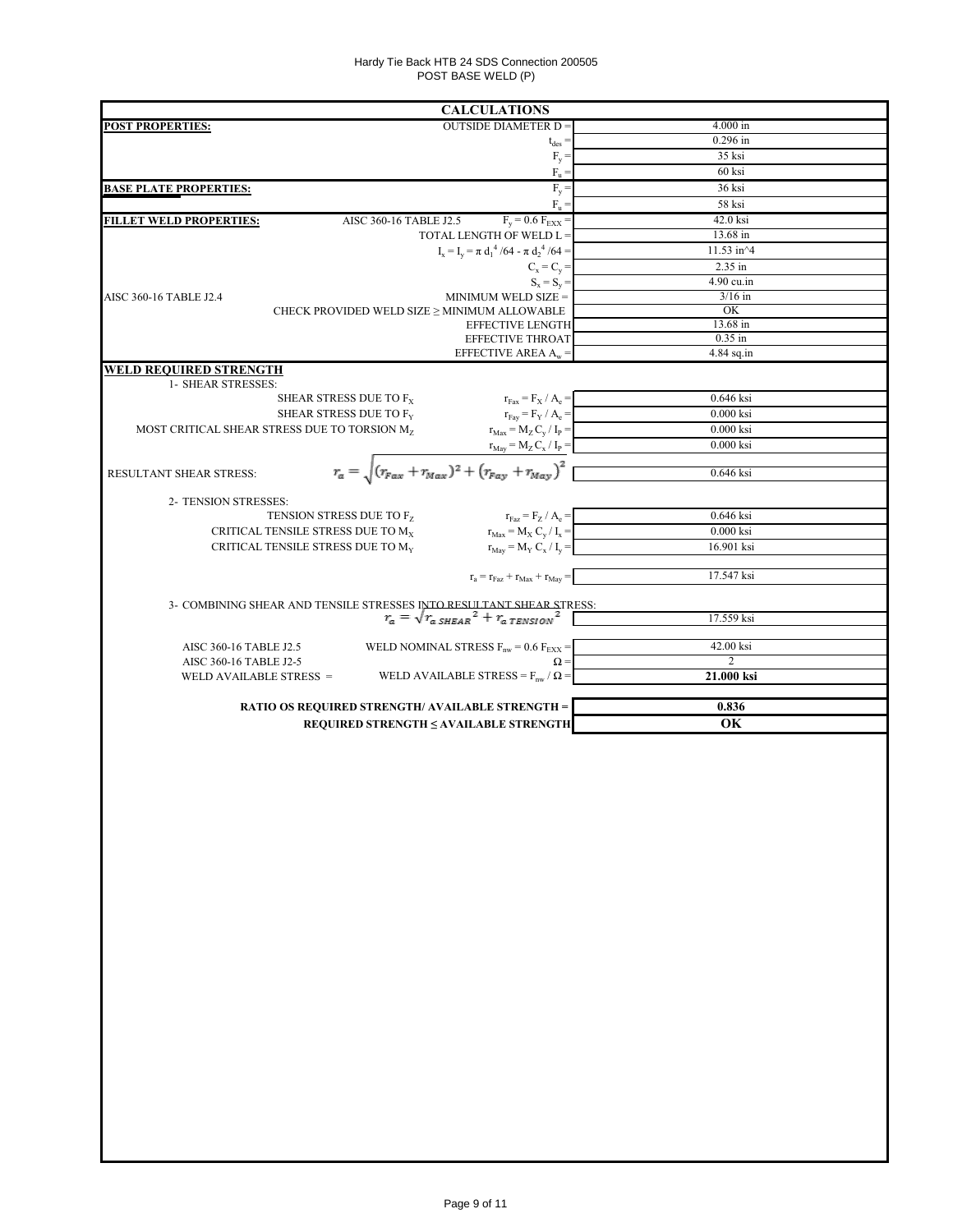